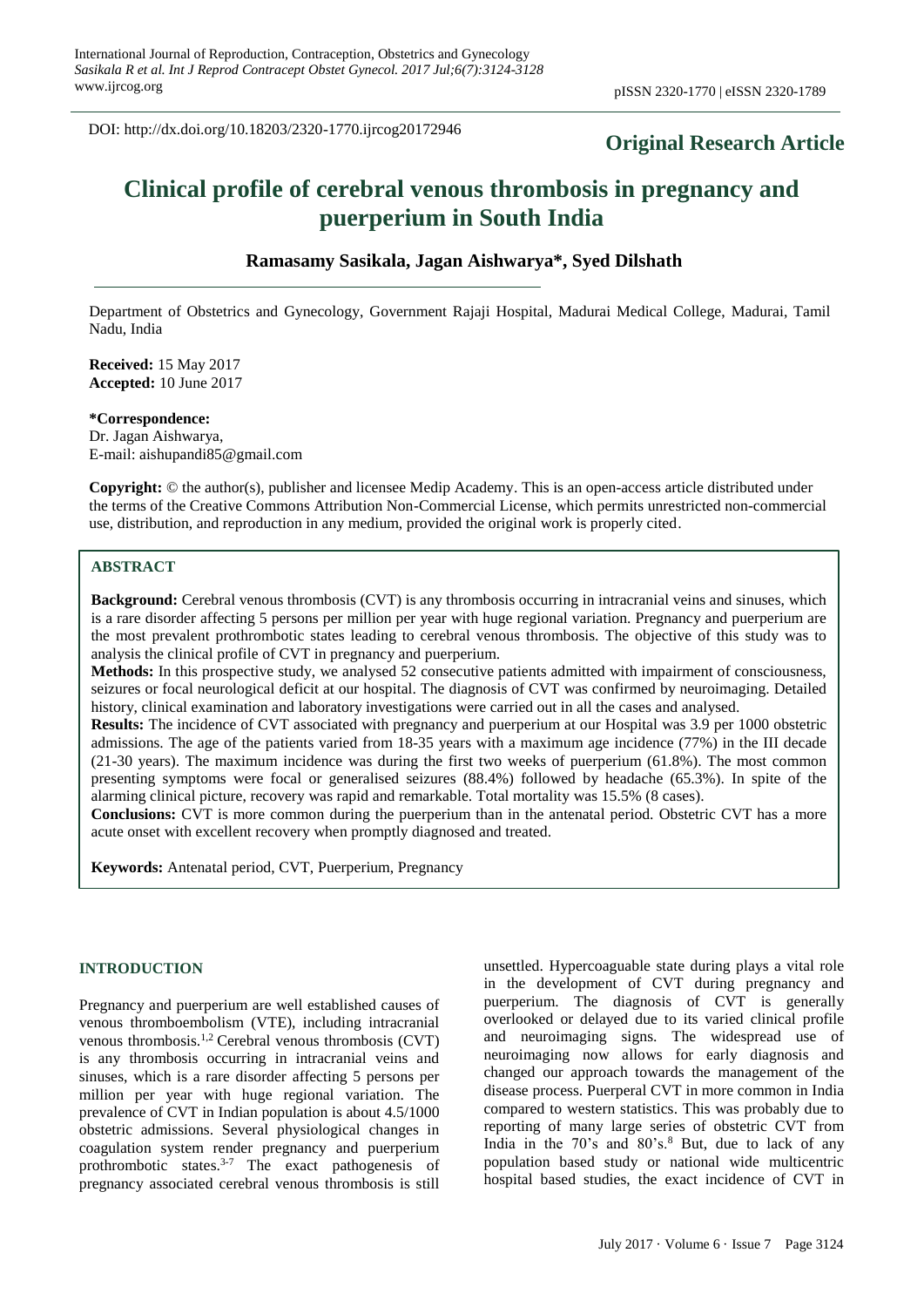India is still not known. Hence, this study was conducted to analyse the clinical profile and prognosis of obstetric CVT in South India.

The primary objective of the study was to analyse the clinical profile of CVT in pregnancy and puerperium. The secondary objectives were to find out the incidence of cerebral venous thrombosis at Government Rajaji Hospital, Madurai and to study the importance of early diagnosis and early introduction of planned therapy.

# **METHODS**

This prospective study was conducted at Government Rajaji Hospital, Madurai Medical College, Madurai during the period of October 2009 – October 2010.

During this period, our hospital has recorded 13,164 obstetric admissions. 52 consecutive patients admitted with impairment of consciousness, seizures or focal neurological deficit were included in the study. Informed consent was taken from the patients prior to inclusion of individuals into the study.

# *Inclusion criteria*

Antenatal or postnatal patients admitted with complaints of

- Headache
- Impaired consciousness
- **Seizures**
- Focal neurological deficit.

#### *Exclusion criteria*

- Known epileptic patients
- Post partum eclampsia
- CNS infection
- Head injury.

#### *History*

A detailed history regarding age, parity, time of occurrence, mode of delivery, various symptoms were taken from close relations and also from the patients if she was conscious or taken retrospectively from her. Any past history of hypertension, DVT, PIH, thrombophilias, APLAS were elicited.

#### *Clinical Examination*

A thorough general examination and central nervous system examination was done.

#### *Investigations*

Blood and urine were sent for all investigations related to cerebral venous thrombosis like renal functions test,

haematological examinations and APLA. Fundus examination and MRI with MRA/MRV were done for all patients.

The diagnosis was made by correlation of clinical features, the time of occurrence of illness and MRI with MRA / MRV scan findings.

Neurophysician opinion was obtained for all patients and was treated with anticonvulsants, antiedema measures and anticoagulants and patients were followed up till discharge from hospital or death.

#### *Statistical analysis*

The results were collected in a standardised Performa and were analysed by calculating percentages and mean values. The statistical software SPSS V.19 was used for statistical analysis.

# **RESULTS**

The demographic details and the baseline parameters of the patients are consolidated in Table 1. The age of the patients varied from 18-35 years with a maximum age incidence (77%) in the III decade (21-30 years).

# **Table 1: Baseline parameters in the study subjects.**

| <b>Variables</b>        |                         |                | No. of         |  |
|-------------------------|-------------------------|----------------|----------------|--|
|                         |                         | patients       |                |  |
|                         |                         | No.            | $\frac{0}{0}$  |  |
| Age                     | 16-20 years             | 7              | 13.4           |  |
|                         | $21-30$ years           | 40             | 77             |  |
|                         | $31-35$ years           | 5.             | 9.6            |  |
| Socioeconomic<br>status | Low                     | 38             | 73             |  |
|                         | Middle                  | 12             | 23             |  |
|                         | High                    | $\mathbf{2}$   | $\overline{4}$ |  |
| Population              | Rural                   | 36             | 66.7           |  |
|                         | Urban                   | 16             | 33.3           |  |
| Obstetric history       |                         |                |                |  |
|                         | Primigravida            | 23             | 44.3           |  |
| Parity                  | Multigravida            | 29             | 55.7           |  |
| Time                    | Antepartum              | $\overline{4}$ | 7.6            |  |
|                         | Postpartum 3-14<br>days | 32             | 61.8           |  |
|                         | $15-28$ days            | 12             | 23             |  |
|                         | $28-42$ days            | 4              | 7.6            |  |
| Prenatal care           | <b>Booked</b>           | 42             | 80.8           |  |
|                         | Unbooked                | 10             | 19.2           |  |
| Place of delivery       | Home delivery           | $\overline{4}$ | 8.4            |  |
|                         | hospital delivery       | 44             | 91.6           |  |
| Mode of delivery        | Following<br>abortion   | 1              | 2              |  |
|                         | Vaginal delivery        | 35             | 73             |  |
|                         | <b>LSCS</b>             | 12             | 25             |  |

The rural population was affected more than the urban population with a ratio of 2: 1. The maximum incidence,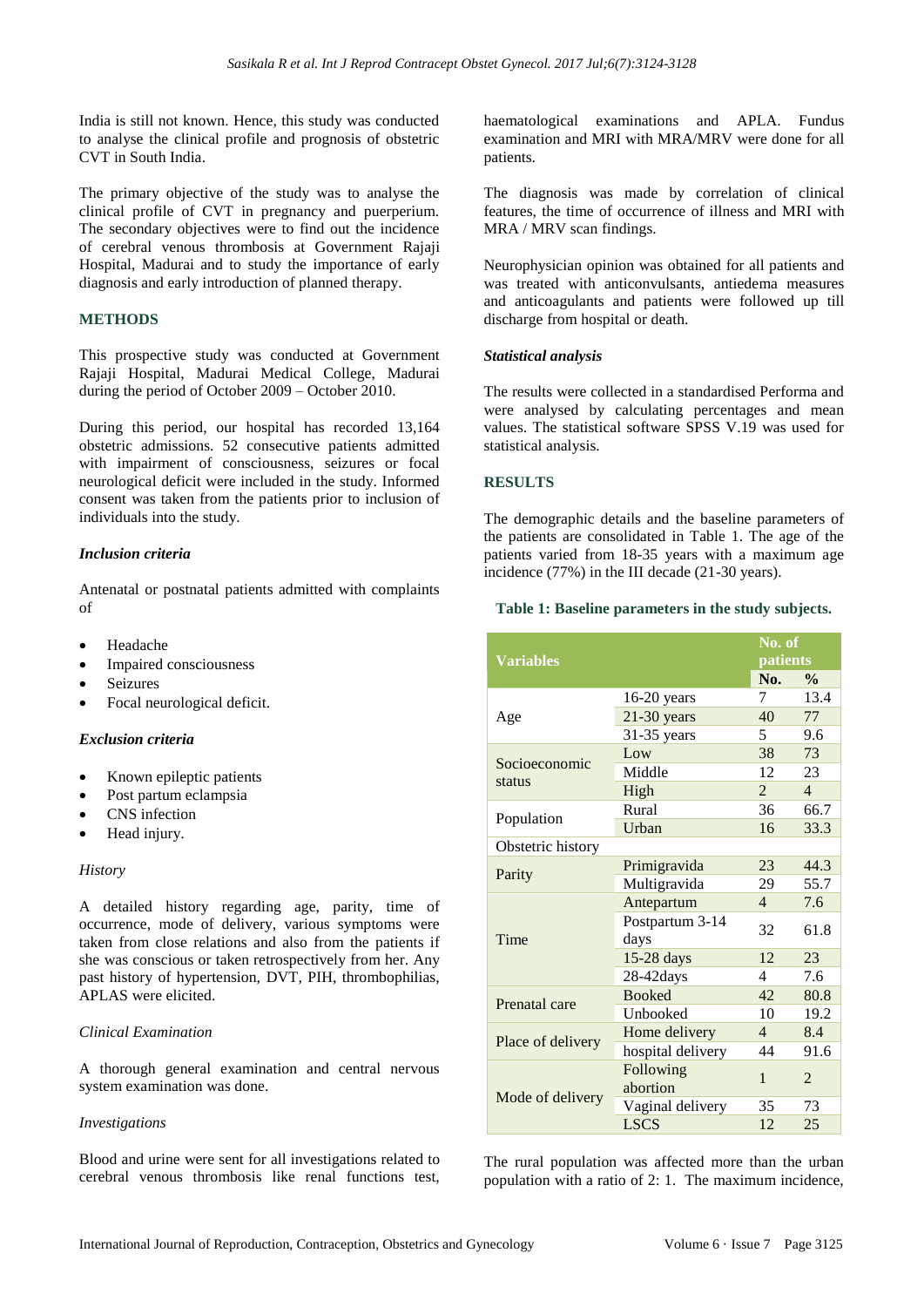32 out of 52 cases (61.8%) were seen in the first two weeks of puerperium. CVT was commonly seen in multiparous women (55.7%) and most of them belong to low socioeconomic status (73%).

#### **Table 2: Clinical profile of the patients with CVT.**

|                          | <b>Symptoms</b>              | No.            | <b>Present</b><br><b>Series 52</b><br>cases % |
|--------------------------|------------------------------|----------------|-----------------------------------------------|
|                          | Coma                         | 8              | 13                                            |
|                          | Aphasia                      | 6              | 11                                            |
|                          | <b>Blindness</b>             | $\overline{4}$ | $\tau$                                        |
|                          | Focal or                     |                |                                               |
|                          | generalized                  | 46             | 88.4                                          |
|                          | seizures                     |                |                                               |
| Symptoms                 | Paresis                      | 17             | 32                                            |
|                          | Fever                        | 7              | 13                                            |
|                          | Hypertension                 | 6              | 11                                            |
|                          | Headache                     | 34             | 65.3                                          |
|                          | Vomiting                     | 26             | 50                                            |
|                          | Papilloedema                 | 8              | 15                                            |
|                          | Hypotension                  | $\mathbf{1}$   | 1.9                                           |
| Neuroimaging<br>findings | Single sinus<br>thrombosis   | 14             | 28                                            |
|                          | Combined sinus<br>thrombosis | 37             | 70                                            |
|                          | MRI not taken                | 1              | 1.9                                           |
|                          | Parenchymal<br>involvement   | 23             | 44                                            |
| Site of<br>thrombosis    | Superior sagittal<br>sinus   | 34             | 65                                            |
|                          | Lateral sinus                | 32             | 60                                            |
|                          | Sigmoid sinus                | 19             | 36                                            |
|                          | Straight sinus               | 9              | 17                                            |
|                          | Deep cerebral<br>vein        | 3              | 5                                             |
|                          | Great vein of<br>Galen       | $\mathbf{1}$   | 1.9                                           |

The clinical profile and the outcome are depicted in table 2. The most common presenting symptoms were focal or generalised seizures (88.4%) followed by headache (65.3%). Thrombosis was the most common neuroimaging findings with combined sinus thrombosis seen in majority of the patients (70%). The most common site of thrombosois was the superior sagittal sinus (65%) followed by lateral sinus thrombosis (60%).

#### **Table 3: Final outcome in 52 cases of CVT.**

|                     | $n = 52$              | $\frac{0}{\alpha}$ |
|---------------------|-----------------------|--------------------|
| <b>Good outcome</b> |                       |                    |
| Total recovery      | 38                    | 73                 |
| Mild sequel         |                       | 7.7                |
| Poor outcome        |                       |                    |
| Severe sequel       | $\mathcal{D}_{\cdot}$ | 3.8                |
| Death               | x                     | 15.5               |

Table 3 shows the final outcome of patients with CVT. Inspite of the alarming clinical picture, recovery was rapid and remarkable. 38 out of the 52 patients (73%) recovered without any neurological disability. 4 out of 52 patients (7.7%) were discharged with minimal residual paresis. Total mortality was 15.5% (8 cases).

# **DISCUSSION**

A wide variety of known conditions may predispose to CVT, and their relative importance may vary with the topography. During the 1 year of observation, there were 13,164 obstetric admissions and 52 of these were admitted with CVT. This prospective observational study shows the incidence of CVT to be 3.9 per 1000 obstetric admissions. Similar results have been observed in many other Indian studies like Aniket et al, Pai et al and NIVSR cohort study. 9,10 Most of the earlier case series of CVT reported from India has reported very high proportions of puerperal CVT. In 1984, Srinivasan et al, reported 135 cases of stroke in women, of whom only 6 had an arterial stroke, and the rest had a  $CVT$ .<sup>11</sup>

In present study, a much lower incidence has been reported compared to prior studies. A change in this trend in recent times has been noted mainly due to improvement in obstetric care.

Out of the 52 cases, 48 patients had delivered and 4 were in the third trimester of pregnancy. Out of the 4 antenatal cases, one had normal vaginal delivery; one died within 40 minutes of admission at 7 months of gestation and the other two recovered completely and continued pregnancy with anticoagulants. The maximum incidence, 32 out of 52 cases (61.8%) was seen in the first two weeks of puerperium. This is correlating with Srinivasan et al and Maru A et al series.<sup>11,12</sup> Pregnancy induces several prothrombotic changes in the coagulation system that persists at least during early puerperium. Hypercoagulability worsens after delivery as a result of volume depletion and trauma. The greatest risk period for the occurrence of CVT is in the third trimester and the first 4 postpartum weeks. $13$ 

Majority of the cases 36 out of the 52 patients (66.7%) belonged to rural population where people lived under unhygienic conditions and were predisposed to anaemia and local traditional practice of water restriction in the peripartum period leading to dehydration. M Alexander et al in their study suggested possible role of fluid restriction practice in the causation of CVT.<sup>14</sup> Majority of the patients in the present study were in low socioeconomic group. Prakash C et al in their study mentioned that reasons for its frequent occurrence in socioeconomically backward persons especially of Indian origin need to be researched.<sup>15</sup>

The incidence varied from 18-35 years with the mean age being 27.6 years. The maximum age incidence, 40 out of 52 patients (77%) was in the III decade. CVT is more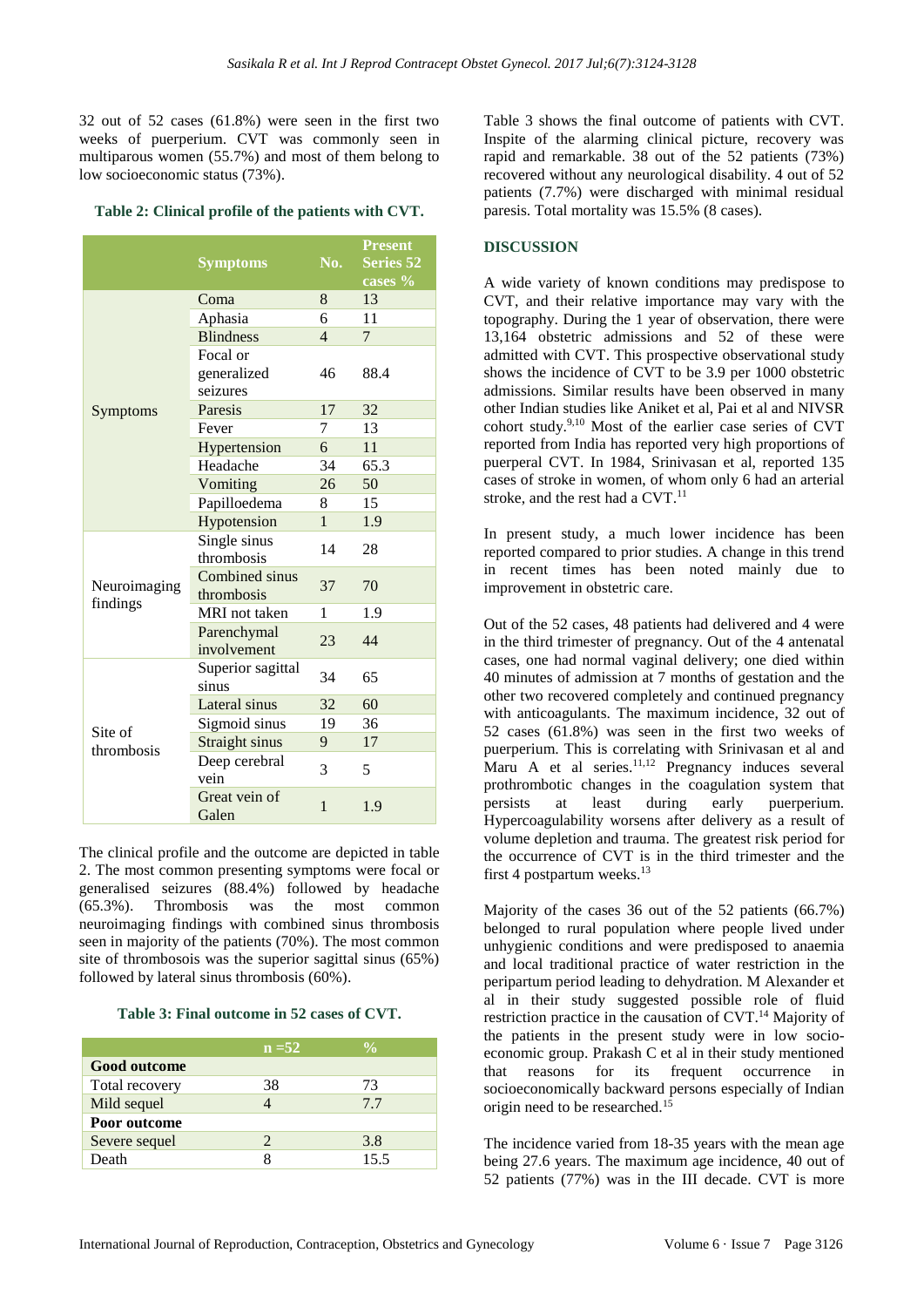common in multiparous (55.7%) than primiparous similar to studies conducted by Chopra et al.<sup>16</sup>

In contrast to the arterial stroke, which can be easily diagnosed clinically in a majority of the cases, CVT has no single pattern of presentation, and it may be difficult to diagnose it on clinical grounds alone. Clinical findings in CVT fall into two major categories: Those related to increased intracranial pressure due to impaired venous drainage; and, those related to focal brain injury from venous ischemia/infarction or hemorrhage.

In our study seizure was the most common presenting symptom seen in 88.4% of cases. According to Ferro JM et al the incidence of seizure is more in peripartum CVT.<sup>17</sup> This justifies the higher incidence of seizure in our study as most of the cases were in the puerperal period. Out of the 46 cases, 12 patients developed status epilepticus out of which 3 cannot be revived and died within 1 hour of admission.

Headache is another most frequent symptom of CVT. The mechanism of headache is postulated to be the stretching of nerve fibers in the walls of the occluded sinus and local inflammation, as suggested by the evidence of contrast enhancement of the sinus wall surrounding the clot. In present study headache as a presenting symptom has been documented in 65.3% of cases similar to many other studies.

In our study 17 patients presented with paralysis (32%) out of which 8 had hemiplegia right or left, 9 patients had hemiparesis similar to Pai et al and Narayan et al.<sup>9,10</sup> Focal neurological deficit presents depending on the area involved. Thus, hemiparesis may be encountered, and in some cases of sagittal sinus thrombosis, there is involvement of bilateral lower extremities.

The incidence of coma in our study was only 13% compared to other case series from India that reported 43% to 93% of patients had an altered sensorium at presentation.<sup>15,18,19</sup> The reason for this decrease is probably due to patients seeking medical help earlier in the recent times.<sup>10</sup>

Aphasia was present in 6 patients (11%); fever was present in 7 cases(13%). 2 patients presented with symptoms of psychosis. Blood pressure above 140/90 mm of Hg only in 6 cases (11%). The fundus was normal in 44 patients but 8 patients had signs of papilloedema(15%). Papilledema may be seen on fundoscopy in chronic cases or those with a delayed presentation but is less common in acute cases. All the above mentioned clinical profile correlated with the studies conducted by Srinivasan et al, Preter et al, Agostoni et al, Maru A et al. 11,12,20,21

In this study, we found a higher frequency og thrombotic lesion (51cases) on MRI and MRA/MRV scan. Out of which 23 had parenchymal brain lesion similar to Idbaih

A studies, Cakmak S et al, SD Treadwell. 22-24 Superior saggital sinus was the most common site, 34 out of 52 cases (65%) to be involved. Combined sinus thrombosis, 37 out of 52 cases (70%) was more common than single sinus involvement.

Management of obstetric CVT is not different from that of CVT unrelated to pregnancy. Hence it includes supportive care, seizure control, measures to lower intracranial pressure, search and treatment of possible infection. To prevent further thrombosis, anticoagulation is the preferred treatment, currently. Of the 52 cases, 49 patients were treated with heparin and only 3 people in whom heparin was used died. Use of heparin reduces the mortality as proven by similar studies like Srinivasan et al, Bousser and Ferro et al. 11,23

Compared to arterial stroke CVT has favourable outcome.<sup>25</sup> Most of our patients in the present study have recovered completely. In the past, CVT was diagnosed mainly at autopsy and was considered to be a lethal disease with a mortality ranging from  $30-50\%$ .<sup>1,9</sup> In present study the mortality was 15.5% due to better obstetric care, advent of newer imaging techniques and increased sensitization towards diagnosis.

# **CONCLUSION**

Obstetric cerebral venous thrombosis most commonly presents during the puerperal period and is a major cause of stroke in young women. Diagnosis of CVT is challenging due to its wide spectrum of clinical profile and need of high index of suspicion. MRI/ MRA/MRV has revolutionized neuro diagnosis and used as first line diagnostic tool for CVT. Early diagnosis and early institution of therapy reduces the mortality of CVT in young females. Further studies done at multicentric hospital based and community level would be necessary to study underlying aetiology of obstetric CVT and result of present study replicable.

# **ACKNOWLEDGMENTS**

Authors would like to thank all patients for their contribution without whom this study would not been possible.

*Funding: No funding sources Conflict of interest: None declared Ethical approval: The study was approved by the Institutional Ethics Committee*

#### **REFERENCES**

- 1. NIH Consensus Development. Prevention of venous thrombosis and pulmonary embolism. JAMA. 1986;256(6):744-9.
- 2. Jeng JS, Tang SC, Yip PK. Stroke in women of reproductive age: comparison between stroke related